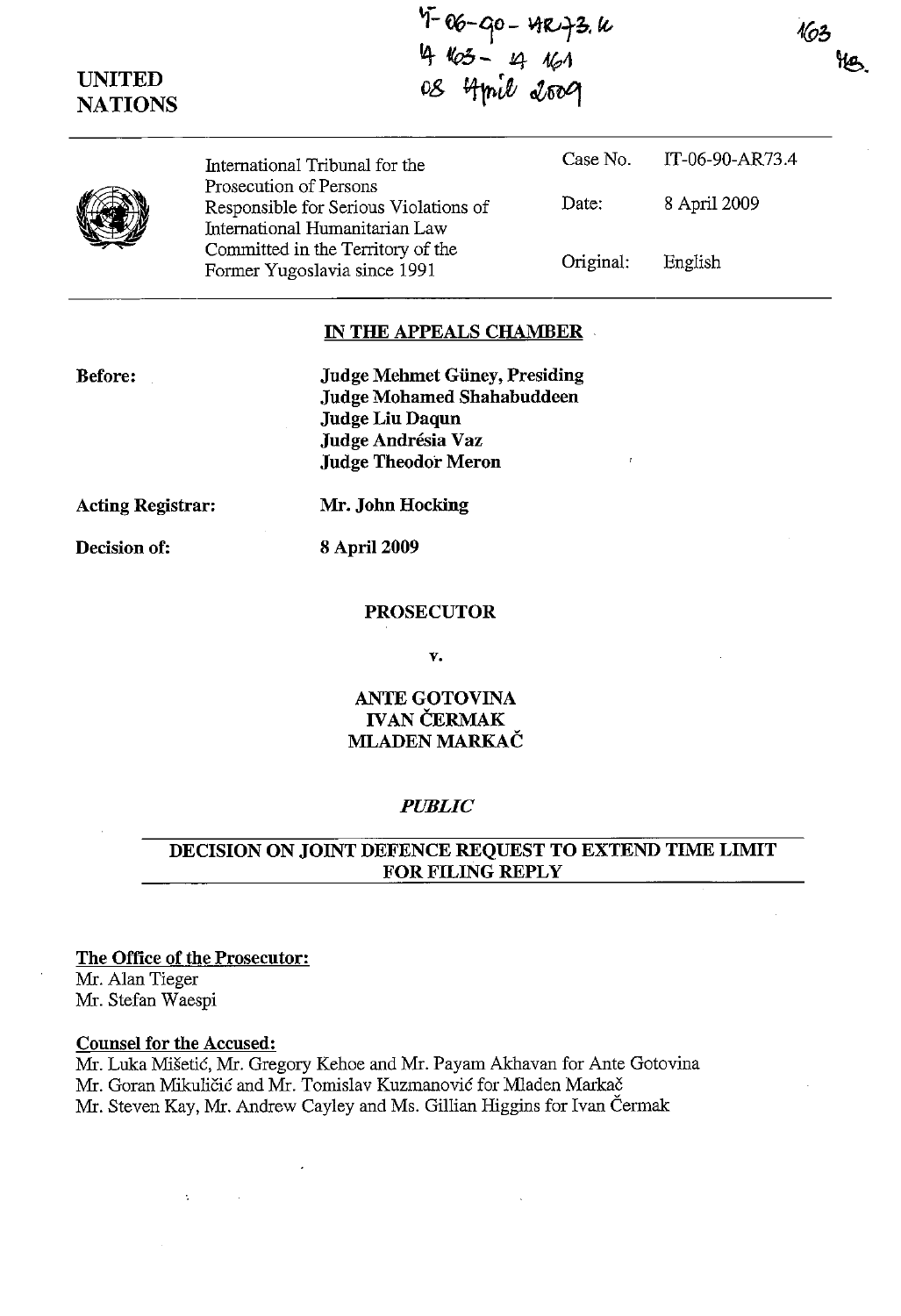**THE APPEALS CHAMBER** of the International Tribunal for the Prosecution of Persons Responsible for Serious Violations of International Humanitarian Law Committed in the Territory of the former Yugoslavia since 1991 ("Appeals Chamber" and "International Tribunal", respectively);

**SEIZED** of the joint request by Ante Gotovina, Ivan Cermak and Mladen Markač (collectively, "Joint Defence") for extension of time limit for filing reply; $<sup>1</sup>$ </sup>

**NOTING** that the Prosecution does not oppose the Joint Defence Request:<sup>2</sup>

**NOTING** the Joint Defence Appeal Against Second Decision on Joint Defence Motion to Strike the Prosecution's Further Clarification of Identity of Victims, 26 March 2009 ("Joint Appeal") filed on 26 March 2009 under case number IT-06-90-AR73.3;

**NOTING** the Joint Defence's Notification Regarding Joint Defence Appeal Against Second Decision on Joint Defence Motion to Strike the Prosecution's Further Clarification of Identity of Victims ("Joint Defence's Notification"), filed on 30 March 2009, in which the Joint Defence, pursuant to instructions of the Registrar, withdrew the Joint Appeal under case number IT -06-90- AR73.3 and resubmitted the same Joint Appeal under case number IT-06-90-AR73.4;<sup>3</sup>

**CONSIDERING** that, while the Joint Appeal was filed in time nnder a different case number, it was only correctly filed on 30 March 2009;

**CONSIDERING** that as a result of the change in case number there is the possibility of confusion regarding the deadlines for the filing of the Prosecution Response and the Defence Reply;

**FINDING** that the deadlines should run from the date that the Joint Appeal was filed with the correct case number;

**CONSIDERING** that the Practice Direction on Procedure for the Filing of Written Submissions in Appeal Proceedings Before the International Tribunal determine that a response shall be filed within 10 days of the filing of the interlocutory appeal,<sup>4</sup> which in this case falls on 9 April 2009;

**FURTHER CONSIDERING** that 10 and 13 April 2009 are United Nations holidays and that, in the event of late Prosecution filing on 9 April 2009, it would therefore be possible that the Joint

Joint Defence's Notification, para. 2.

<sup>1</sup> Joint Defence Request to Extend Time Limit for Filing Reply, 8 April 2009 ("Joint Defence Request").

<sup>&</sup>lt;sup>2</sup> Prosecution Response to Joint Defence Request to Extend the Time Limit for Filing Reply, 8 April 2009, para. 2.

<sup>&</sup>lt;sup>4</sup> Practice Direction on Procedure for the Filing of Written Submissions in Appeal Proceedings Before the International Tribunal, IT/155 Rev. 3, paras N. 10-11.